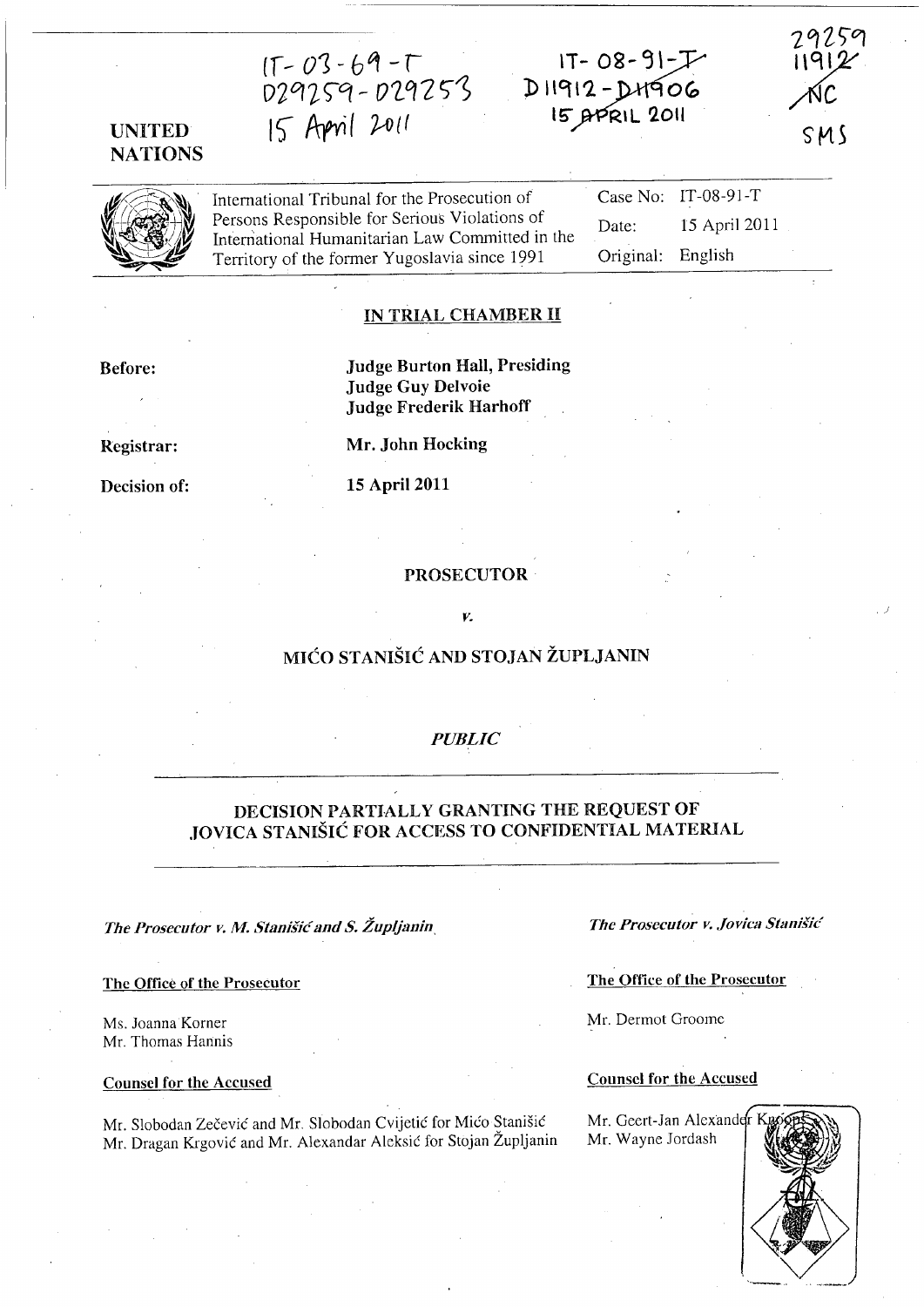$1T - 03 - 69 - T$ 

# I. INTRODUCTION AND SUBMISSIONS

1. Trial Chamber II ("Trial Chamber") of the International Criminal Tribunal for the Prosecution of Persons Responsible for Serious Violations of International Humanitarian Law Committed in the Territory of the former Yugoslavia since 1991 ("Tribunal") is seised of the "Request of Jovica StaniSic for access to contidential materials in *The Prosecutor v, Stanisic* & *Zupijanin* [case]", filed on 27 September 2010 ("Motion") by the Defen ce of Jovica Stanisic ("Defence"). The Prosecution responded on 11 October 2010 ("Response"). I Neither the Defence of Mico Stanisic nor the Defence of Stojan Zupljanin responded.

### **A. Applicant**

2, The Defence seeks access to "all confidential *inter partes* material" from the present case,2 It submits that "this information is likely to be of material assistance to the defence of Mr. [Jovica] Stanisic as the allegations against him are closely related to, and substantially overlap with, those in the *Stanišić & Župljanin* case."<sup>3</sup> The Defence submits that both Jovica Stanišić and Mićo Stanišić, in the Prosecution's respective indictments, are alleged to have been co-perpetrators "in a joint criminal enterprise to remove 'the majority of non-Serbs [...] from large areas of Croatia and BiH,,,4 and that "[s]ome of the specific incidents are the same as those enumerated in the *Stanisic* & *Simatovic* Indictment, in particular, allegations regarding events in 1992 at Bosanski Samac and Doboj."<sup>5</sup>

3. The Defence requests an order for access to confidential material "on an ongoing basis."<sup>6</sup> The Defence submits that it does not object to material protected by Rule 70 "being withheld pending a request by the Prosecution to the providers thereof for permission for its disclosure."<sup>7</sup> It also "leaves to the Chamber's discretion whether to order disclosure of material pertaining to provisional release."<sup>8</sup> However, the Defence proposes that rather than ordering the Prosecution or Registrar to identify protected confidential material, it would "as a matter of administrative convenience and efficiency [be] more practical" for the Defence to "undertake to keep all such material confidential."<sup>9</sup>

- *3 {bid.*
- <sup>4</sup>*Id,* para. 4,
- *, Ibid.*
- <sup>6</sup>*Id,* para. 6.
- <sup>7</sup>*Ibid.*
- <sup>H</sup>*{bid,*  <sup>y</sup>*Ibid,*

*Prosecutor v, Stanišić and Župljanin*, Case No, IT-08-91-T, Prosecution's response to Jovica Stanišić's request for access to confidential materials *in'Tlle Prosecutor* v, *StaniSic' and Zup!ianill,* 11 Oct 2010,

Motion, para. 1.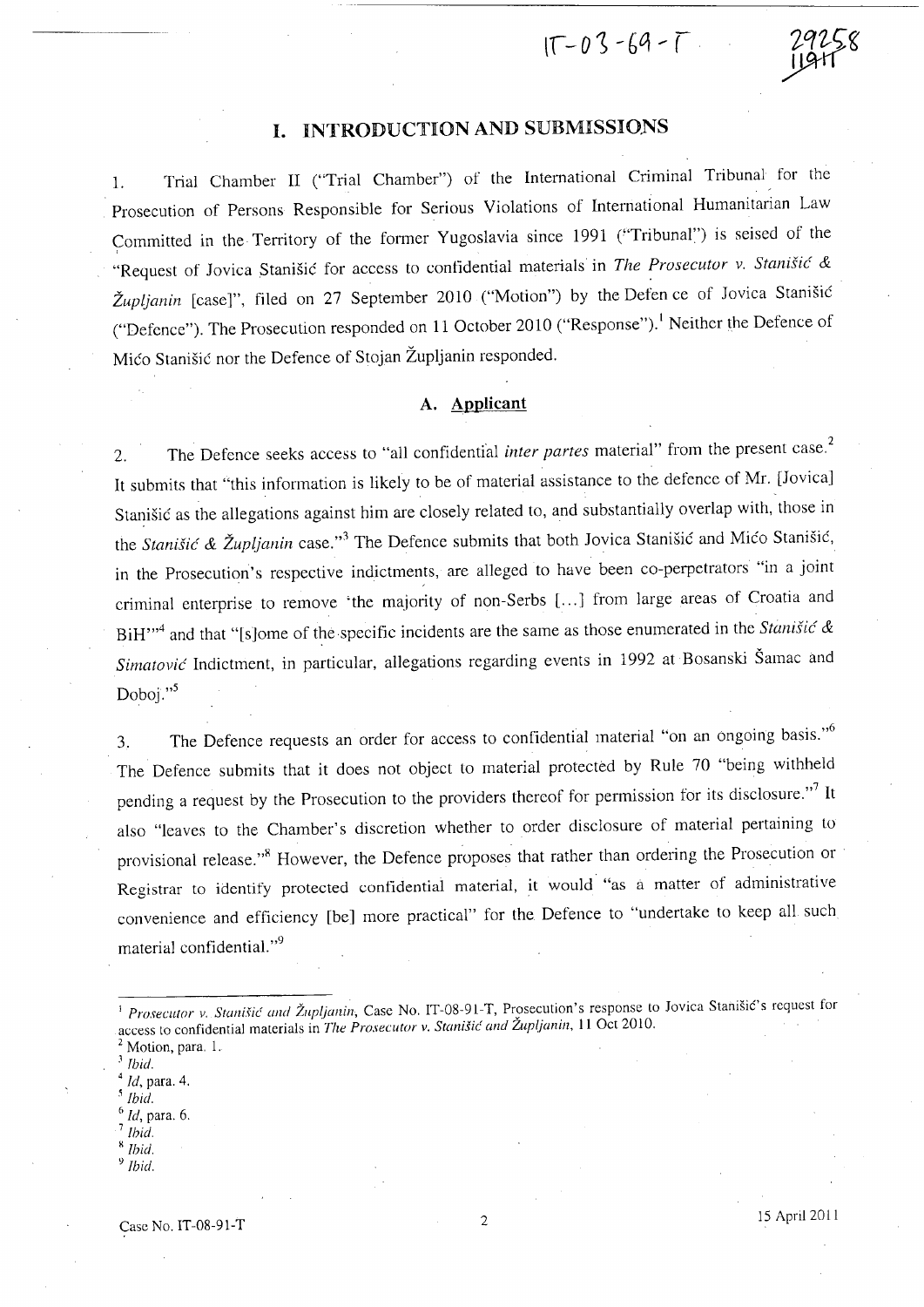$17 - 03 - 69 - 17$ 

4. The Defence requests, in addition to "the usual electronic disclosure", that transcripts of the instant proceedings "be disclosed through Livenote, and that exhibits be disclosed through e-court."<sup>10</sup> This, the Defence submits, would make the material more searchable, an element essential to the material's usefulness.<sup>11</sup>

#### **B. Prosecution**

5. The Prosecution "recognises the existence of a partial overlap between the two cases" and does not object to granting the Defence access to confidential *inter partes* filings, transcripts from closed and private sessions, and prosecution exhibits admitted into evidence under seal.<sup>12</sup>

6. Regarding the Defence's submissions on material subject to Rule 70, the Prosecution submits that this rule applies to the Defence and requires that any information provided under the rule may not be released to an applicant "unless and before the providers give their consent".<sup>13</sup> The Prosecution "takes no position on the disclosure of material pertaining to provisional release."<sup>14</sup>

7. The Prosecution supports the Defence's request "that the material be in a convenient electronic format," but submits that this is a matter for the Registry to decide upon.<sup>15</sup>

# **U. APPLICABLE LAW**

8. A party is entitled to apply for material from any source, including from another case before the Tribunal, to assist in the preparation of its case if the applicant has identified or described the material sought by its general nature and if the applicant has shown a legitimate forensic purpose for such access.<sup>16</sup>

9. The applicant must demonstrate a legitimate forensic purpose by establishing that the requested material "is likely to assist the [party's] case materially, or at least [that] there is a good chance that it would."<sup>17</sup> To establish a "good chance," the applicant may show a factual nexus

<sup>17</sup>*Prosecutor* v. *Nu/eti/ie and Martil1ovie,* Case No. IT-98-34-A, Decision on Slobodan Praljak's motion for access to confidential testimony and documents in Prosecutor v. Naletilic and Martinovic and Iadranko Prlic's notice of joinder to Slobodan Praljak's motion for access, 13 Iun 2005, p. 6.

 $10$  Motion, para. 7.

<sup>11</sup>*Ibid.* 12 .

<sup>&</sup>lt;sup>12</sup> Response, para. 3.

<sup>&</sup>lt;sup>13</sup> *Id*, paras 5, 6.

<sup>14</sup>*Id,* para. 7.

<sup>15</sup>*Id,* para. 8.

<sup>16</sup> Prosecutor v. *Dragomir Milošević*, Case No. IT-98-29/1-A, Decision on Momčilo Perišić's request for access to confidential material in the Dragomir Miloševic Case, 27 Apr 2009 *("Dragomir Miloševic* decision of 27 April 2009"), para. 4, referring to *Prosecutor v. Martic*, Case No. IT-95-11-A, Decision on motion by Jovica Stanišic for access to confidential testimony and exhibits in the Martic case pursuant to Rule 75(G)(i), 22 Feb 2008, para. 9. See also *Prosecutor* v. *Krojisnik,* Case No. IT-OO-39-A, Decision on "Motion by Mico Stanisic for access to all confidential testimony and exhibits in the Krajisnik case", 21 Feb 2007 *("Krajisnik* decision"), p. 4.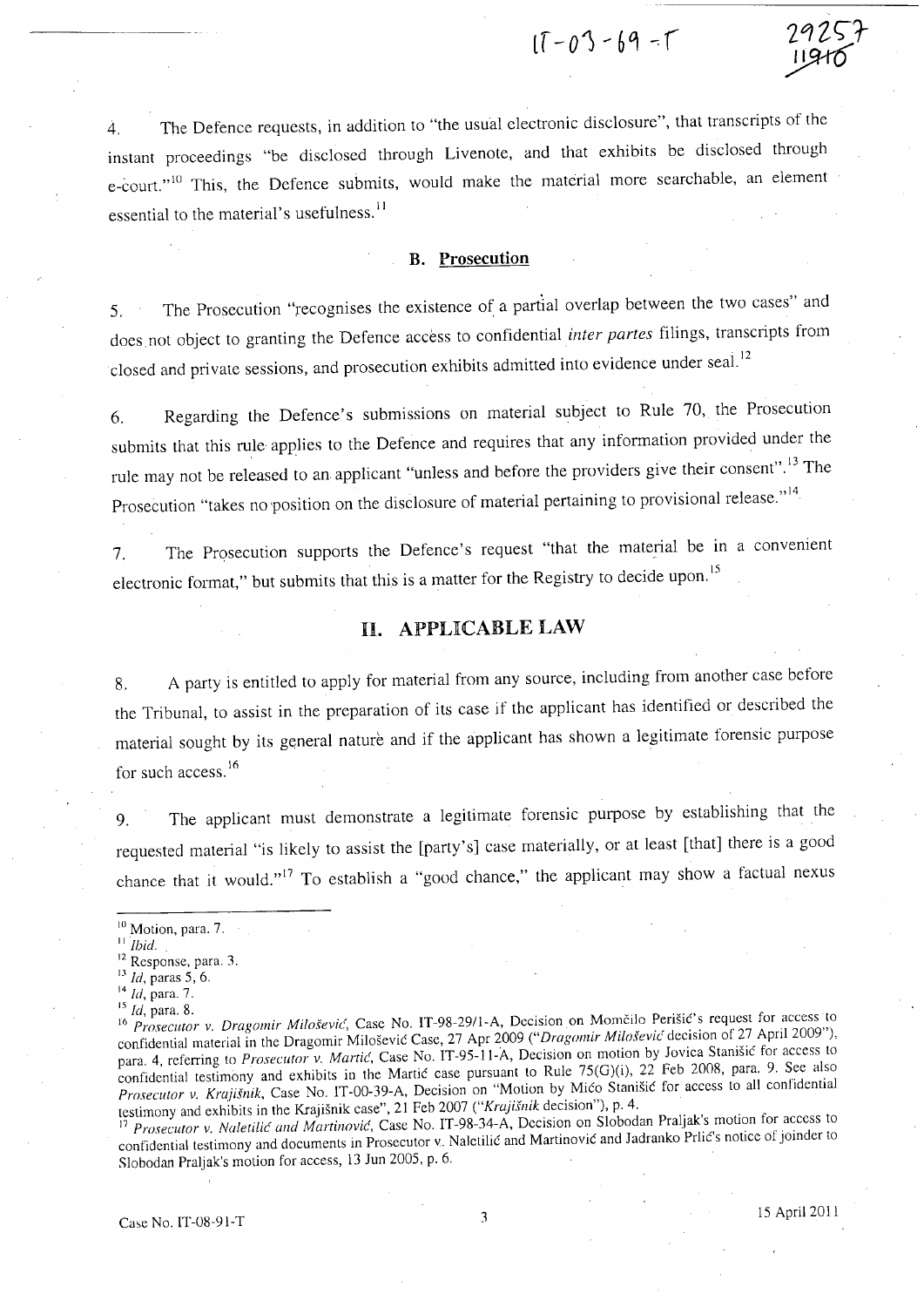$15 - 03 - 69 - 1$ 

between his case and the case from which he seeks material, such as a "geographical, temporal or otherwise material overlap"<sup>18</sup> although a mere overlap may be neither sufficient nor necessary.<sup>19</sup> The applicant may not engage in a "fishing expedition,"<sup>20</sup> but need not "establish a specific reason that each individual item is likely to be useful. $n^{21}$ 

10. Should a chamber grant an accused access "to confidential exhibits and confidential or closed session testimonies of another case before the Tribunal, he should not be prevented from accessing filings, submissions, decisions and hearing transcripts which may relate to such. confidential evidence."<sup>22</sup> The Trial Chamber must, however, "strike a reasonable balance between the rights of the accused  $[...]$  and the protection of witnesses and victims."<sup>23</sup>

11. Material provided under Rule 70 may not be released to an accused in another case unless the provider of the material consents to the disclosure.<sup>24</sup> This limitation applies to all material provided under Rule 70 and does not depend on whether or not such material was previously used as evidence.<sup>25</sup>

### **HI. DISCUSSION**

12. The present case and the case against Jovica Stanisic overlap geographically, temporally and materially. Jovica Stanišić and Mićo Stanišić are both charged with participation in a joint criminal enterprise to permanently remove the non-Serb population from the Bosnian Serb republic of Bosnia and Herzegovina.<sup>26</sup> Additionally, the timeframe of the indictment against Jovica Stanišić includes the timeframe in which the Prosecution alleges that Mico Stanisic and Stojan Župljanin participated in the joint criminal enterprise.<sup>27</sup> The Defence has, therefore, shown a factual nexus

<sup>&</sup>lt;sup>18</sup> Dragomir Milošević decision of 27 April 2009, para. 5; *Prosecutor v. Kordić and Čerkez*, Case No. IT-95-14/2-A, Decision on motion by Hadžihasanovic, Alagic and Kubura for access to confidential supporting material, transcripts and exhibits in the Kordic and Cerkez case, 23 Jan 2003, p. 4.

<sup>&</sup>lt;sup>19</sup> Prosecutor v. Limaj et al., Case No. IT-03-66-A, Decision on Haradinaj motion for access, Balaj motion for joinder, and Balaj motion for access to confidential materials in the Limaj case, 31 Qct 2006, para. 7.

*<sup>20</sup> Proseclltor* v. *Hadii/zasanovic and Kuhura,* Case No. IT-Oi-47-AR73,Dccisionon appeal from refusal to grant access to confidential material in another case, 23 Apr 2002, p. 3. .

<sup>&</sup>lt;sup>21</sup> Prosecutor v. Blagojević and Jokić, Case No. IT-02-60-A, Decision on motion by Radivoje Miletic for access to confidential information, 9 Sep 2005, p. 4; *Prosecutor v. Dragomir Milošević*, IT-98-29/l-A, Decision on Radovan Karadzie's motion for access to confidential material in the Dragomir Milosevic case *("Dragomir Miio.fevic'* decision of 19 May 2009"), 19 May 2009, para. 11.

<sup>&</sup>lt;sup>22</sup> Dragomir Milošević decision of 19 May 2009, para. 11.

*<sup>23</sup> Prosecutor* v. *Blaskic',* Case No. IT-95-14-A, Decision on "Prosecution's preliminary response and motion for clarification regarding decision on joint motion of Hadžihasanovic, Alagic and Kubura of 24 January 2003" *("Blaskic* decision"), 26 May 2003, para. 26.

*<sup>24</sup> Kraji.fllik* decision, p. 5, citing *Prosecutor* v. *Blaskic',* Case No. IT-95-14-R, Decision on Defence motion on behalf of Rasim Delic seeking access to all confidential material in the *Blaskic* Case, 1 Jun 2006, p. 8; *Martic* decision, para. 12. <sup>3</sup> *Krajišnik* decision, p. 6.

<sup>&</sup>lt;sup>26</sup> Prosecutor v. Stanišić and Simatović, Case No. IT-03-69-PT, Prosecution notice of filing third amended indictment, 10 Jul 2008 *("JOViCCI Stallisic'* indictment"), paras 12-13; *Prosecutor* v. *Stanisic' and Zupijanin,* Case No. IT-08-91-T, Second amended consolidated indictment, 23 Nov 2009 *("Stanišić & Župljanin* indictment"), para. 7.

<sup>&</sup>lt;sup>27</sup> Jovica Stanišić indictment, para. 11; Stanišić & Župljanin indictment, para. 10.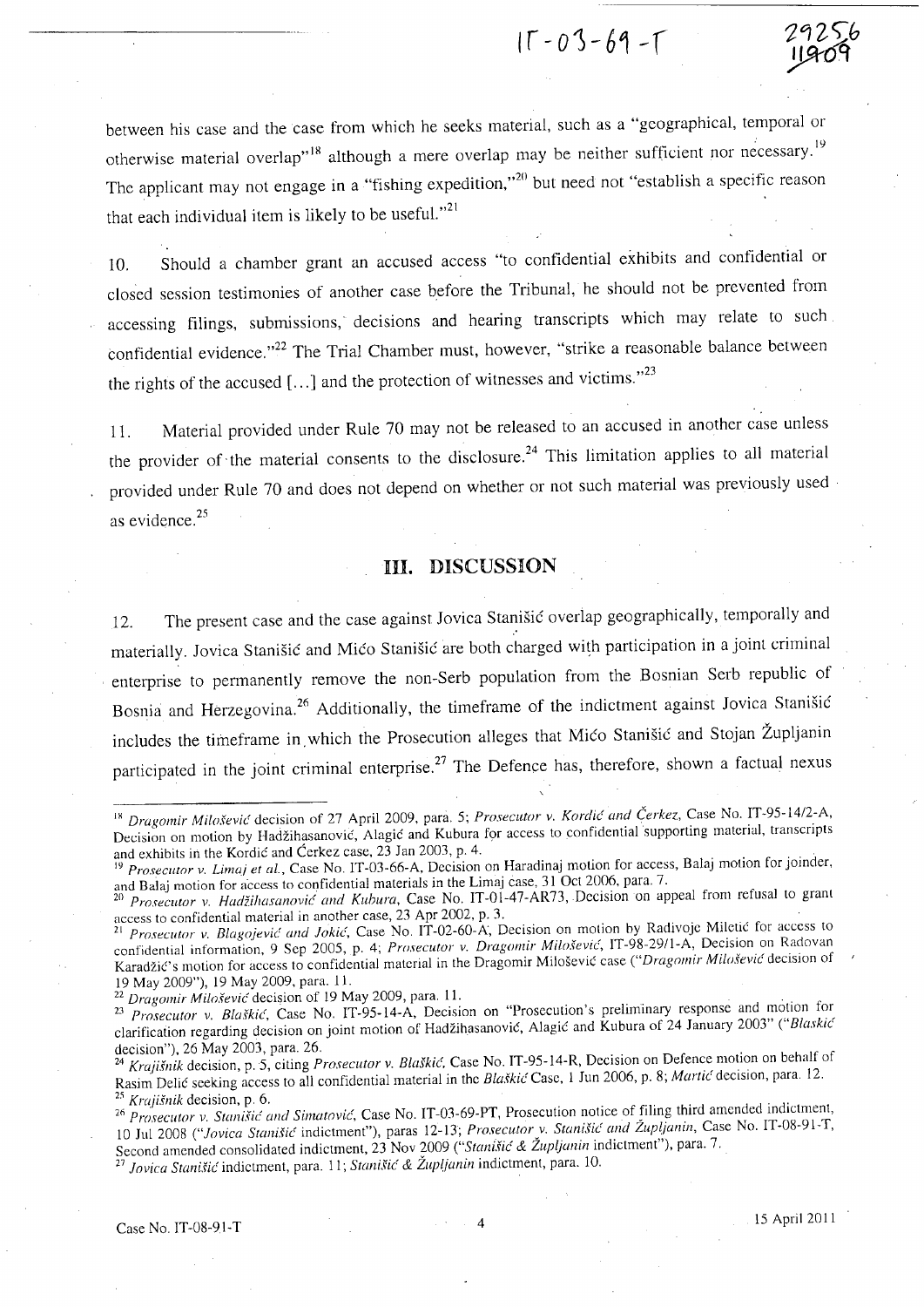$15 - 03 - 69 - 17$ 

between the two cases and established a forensic purpose, which justifies granting it access to certain *inter partes* material in the present case.

13. The Trial Chamber will grant access to the following two categories of confidential *inter partes* material, subject to the conditions below: first, all transcripts of testimony heard in closed or private session, and secondly, all confidential trial exhibits. The Trial Chamber notes that material provided pursuant to Rule 70 remains subject to its conditions and that consent by the provider must be obtained prior to each instance of disclosure.

14. The Trial Chamber is not satisfied that the following 'categories of *inter partes* material would generally stand a "good chance" of assisting Jovica Stanišić with his defence:

a) other transcripts of closed or private session hearings;

b) confidential filings by the parties; and

c) contidential decisions.

The Trial Chamber nonetheless remains mindful that because it grants the Defence access to transcripts of testimony heard in closed or private session and confidential trial exhibits, the Defence "should not be prevented from accessing filings, submissions, decisions and hearing transcripts which may relate to such confidential evidence."<sup>28</sup> The Trial Chamber, therefore, would consider ordering disclosure of material in these categories upon an additional reasoned application. Any such application for access must identify, with reasonable scope and clarity, items or ) . categories of items which may relate to specific evidentiary matters and must show a legitimate forensic purpose for access.

15. The Trial Chamber is advised by the Registry that, for technical reasons, the release of confidential material to the Defence through E-Court is not feasible. Accordingly, the Registry will provide the materials electronically.

<sup>28</sup> Dragomir Milo.šević decision of 19 May 2009, para. 11.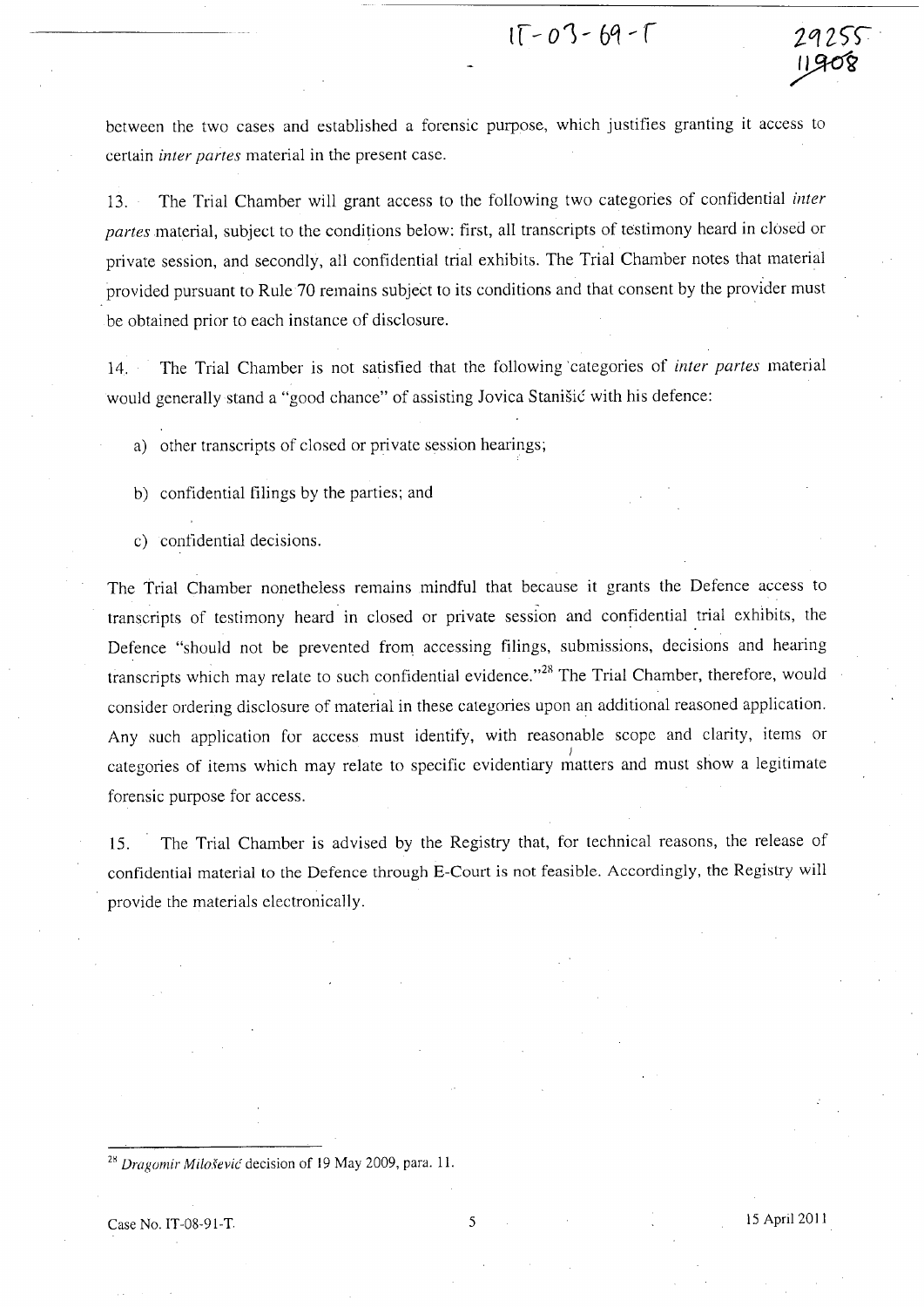$15 - 03 - 69 - 1$ 

#### **IV.** DISPOSITION

15. Pursuant to Rules 54, 70 and 75, the Trial Chamber:

- 1) GRANTS the Motion IN PART;
- 2) ORDERS each of the parties to this case to identify for the Registrar on an ongoing basis , the following *inter partes* material in the present case for disclosure to the Defence of Jovica Stanisic:
	- a) all closed and private session testimony transcripts;
	- b) all confidential trial exhibits, which are not subject to Rule. 70;
- 3) ORDERS each of the parties to this case to identify for the Registrar, without delay, which of the evidentiary material presented in their case is subject to the provisions of Rule 70, and thereafter immediately to contact the providers of such material to seek their consent for its confidential disclosure to the Defence of Jovica Stanisic and, where Rule 70 providers consent to such disclosure, to notify the Registrar periodically of this consent;
- 4) ORDERS the Registrar to withhold any material under provision 2), above, which pertains to any witness protected by an order for delayed disclosure of identity until the requirement for delayed disclosure has ceased to apply;
- 5) ORDERS the Registrar to provide to the Defence of Jovica Stanisic on an ongoing basis:
	- a) all confidential *inter partes* material identified by the parties in accordance with provision 2), above; and
	- b) material subject to Rule 70 once the relevant party has informed the Registrar that consent of the provider(s) has been obtained in accordance with provision 3), above;
- 6) ORDERS Jovica Stanišić and any person associated with his defence not to disclose to the public or to any third party any confidential or non-public material disclosed from the Stanišić and Župljanin case, including witness identities or whereabouts, statements or transcripts, except solely to the limited extent that such disclosure is directly and specifically necessary for the preparation and presentation of Jovica Stanisic's case;